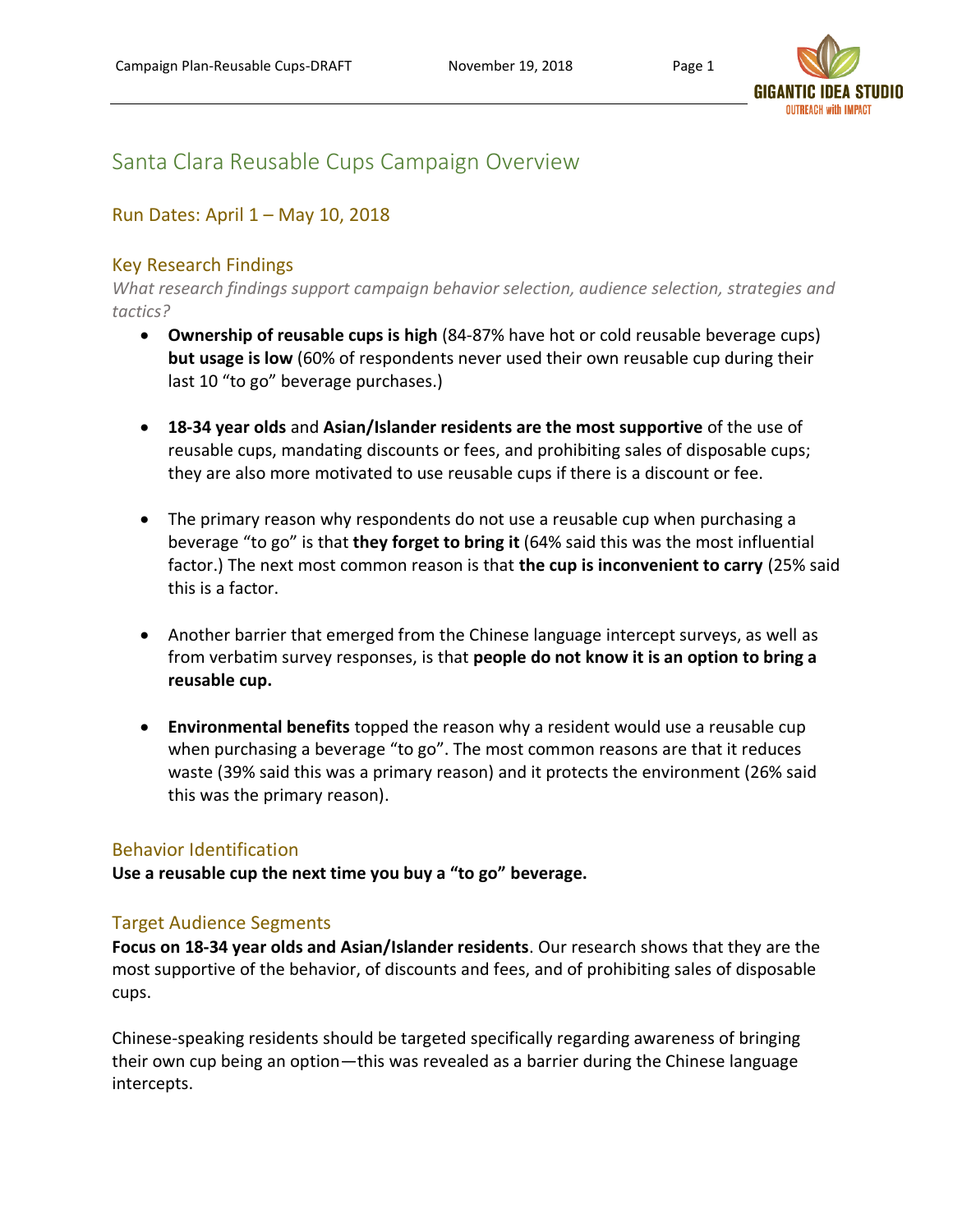

#### **Decision Point: Confirm Audience**

## Barriers & Benefits, from the Research

- **Top Benefit:** Using a reusable cup reduces waste.
- Second Top Benefit: Using a reusable cup protects the environment.
- **Top Barrier:** They forget to bring their reusable cup.
- Second Top Barrier: It's inconvenient to carry a reusable cup.
- Other Barrier: They did not know it was an option to bring a reusable cup when buying a drink "to go". This barrier was mentioned a few times in the online survey, but also came up in the Chinese intercept surveys, in particular. Cultural consultant InterEthnica reported that the reusable cup questions were somewhat confusing to intercept survey participants because they did not know it was an option to bring a reusable cup.

### Messaging Framework

#### Know. What do we want the audience to know?

- Reusable cups can be brought to coffee shops, cafes, gas stations, etc. to fill your own cup instead of a disposable cup when buying drinks "to go".
- Reusable cups are an easy way to reduce waste.
- Reusable cups are trendy—a thing to do—they win you social "points" for being ecofriendly.
- Reusable cups are a social norm in the community.
- You need to put some effort into remembering to bring your own cup.

#### Feel. What do we want them to feel?

That by using a reusable cup you are:

- Proud of yourself for doing something good for your community and the environment.
- Hip/cool/part of the community— you are part of a bigger trend of people living their environmental values.

#### Do. What do we want them to do?

• Use your reusable cup the next time you buy a "to go" beverage.

#### **Decision Point: Confirm Framework Know/Feel/Do**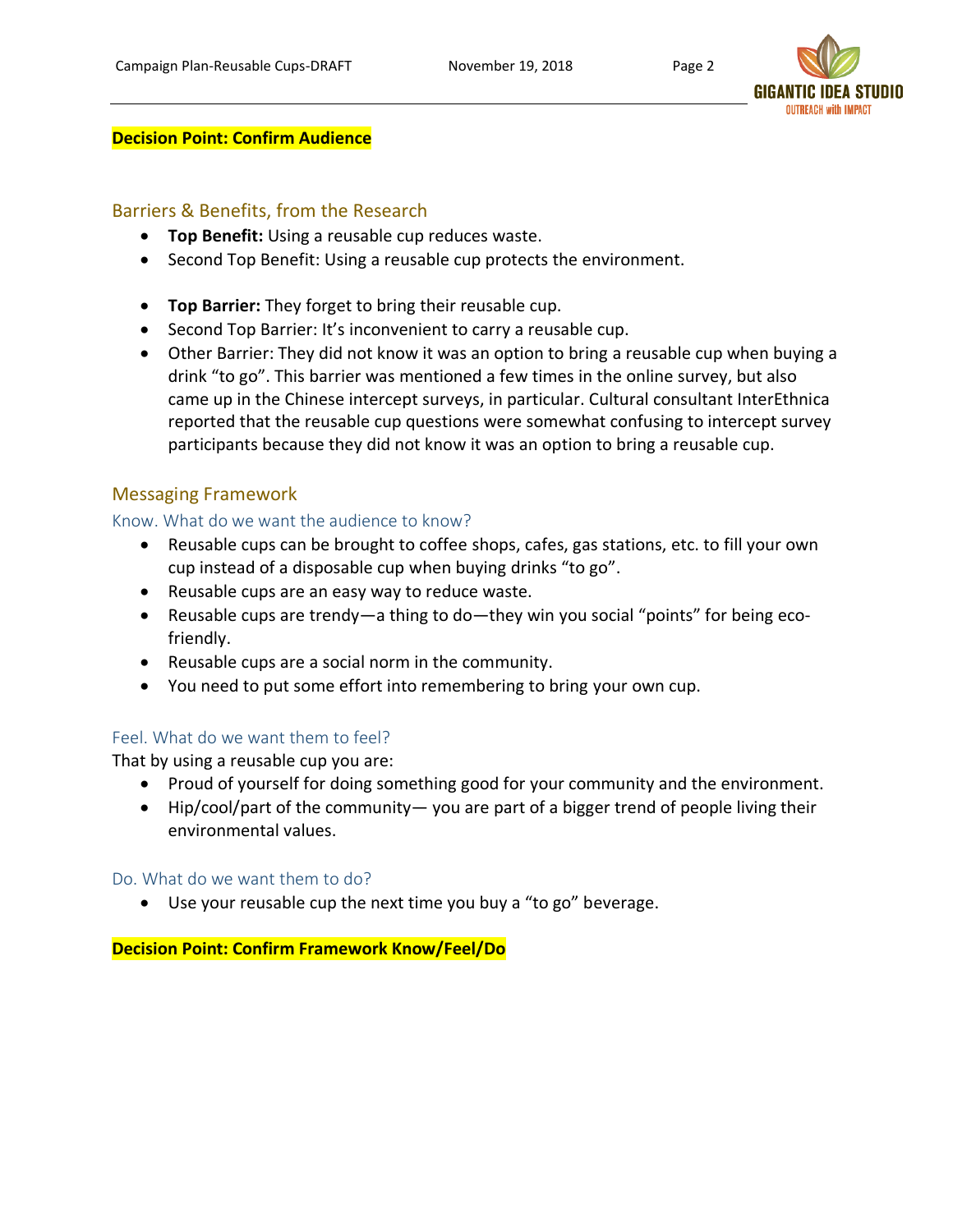

## Cups Campaign Strategies & Tactics

Two Tracks: 1) Address lack of awareness and 2) Overcome barriers.

## **Strategy #1: Awareness**

Promote "Awareness" that you can bring and use reusable cups at coffee shops, cafes, gas stations, etc. Include awareness that using the cup reduces waste and has an environmental benefit.

### Tactics:

- 1. **Mainstream Content:** Create an ad/video that shows diverse people overcoming barriers, using their reusable cups, and highlight benefits in 3 different situations.
- 2. **Chinese Culture/Language Content:** Tailor the video/ad with culturally adapted subtitles or VO messaging and create a second version in Chinese language.
- 3. **Campaign web page** with awareness messaging, as well as content to address barriers, promote benefits, teach people how to remember their cups, and distribute prompts.
- 4. **Advertising Plan**, see below.

## Promotional Plan—April 15-May 15

- o **Advertising:**
	- 1. Social Video Promotion-Instagram, Facebook
	- 2. YouTube Promotion
	- 3. Display Ad Promotion KPIs= impressions, views. Include geo-fencing around certain high-traffic areas with coffee shops. Re-targeting ads to those who have visited a coffee shop (via phone tracking).
	- 4. Chinese Language Media: run translated video on Chinese media

#### **Measurement**

- Impressions/Views
- Click-throughs
- Engagements: Comments, likes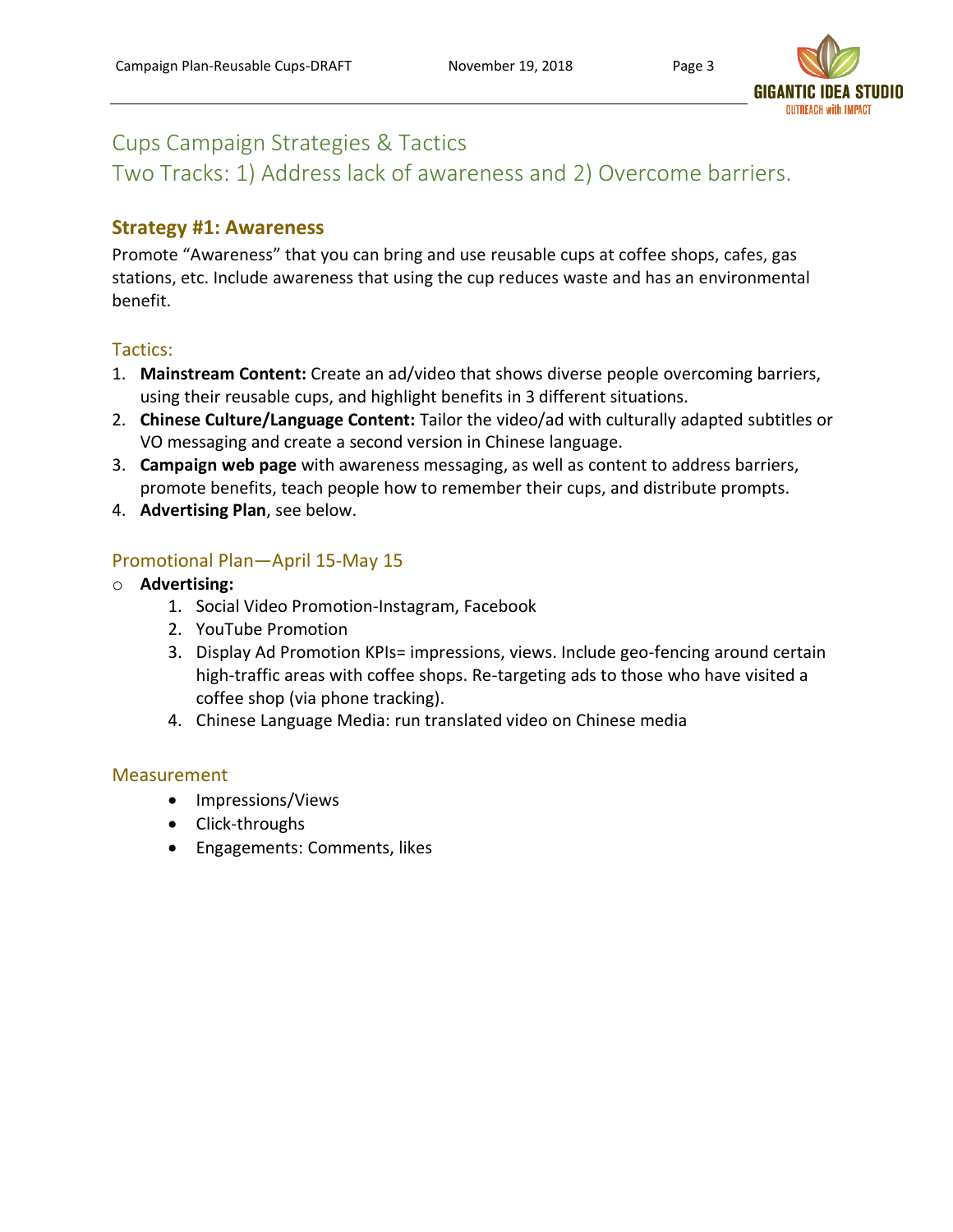

## **Strategy #2: Address Barrier of Forgetting Your Cup**

Create a "Remember" Campaign: Show people how to get over the barrier of "forgetting" your cup.

## **Tactics**

- 1. **Content (video + ads)** that showcase several popular and effective techniques to remember your cup.
- 2. **Prompts:** Develop & distribute "prompts"— keychains, decals, and/or signs to help people remember to bring their cup.
	- $\circ$  Consider a texting or email option: an opt-in system for residents to receive texts or emails with messages for using/remembering the cup.
	- $\circ$  Distribute prompts from online requests and in-person intercept events (see below).
	- $\circ$  Leverage follow ups with 6 or so email/text opt-ins, and promote them online to bring in social diffusion.
- **3. Advertising Plan:** see below.
- 4. **Live Intercept Media** (Tabling/Outreach): if possible through media budget. See below. o Ideally 1 per city, if supported/staffed by local cities. See below details.
- 5. **Campaign web page** to address barriers, promote benefits, teach people how to remember their cups, and distribute prompts. Include form/opt-ins for selecting and distributing prompts. (Same page as in Strategy #1).

## **Decision Point: Confirm Two-Part Strategy—1) Awareness; 2) Barrier of Forgetting Your Cup**

## Promotional Plan—April 15-May 15

- o **Advertising Plan**
	- 1. Digital Ads- KPI clicks to order prompts. Include geo-fencing around certain hightraffic areas with coffee shops. Retargeting ads to those who have visited a coffee shop (via phone tracking).
	- 2. Social Video: Instagram, Facebook
	- 3. Social Ads: To promote prompts
	- 4. YouTube Video: Promote video
	- 5. Maybe: Print 1 or 2 ads per paper. Note: Does not really fit target audience.
- o **Live Intercept Media**, (**Tabling/Outreach)** if possible through media budget. See below.
	- Ideally 1 per city, if supported/staffed by local cities. Support materials for this effort would include:
		- $\circ$  Script/checklist: for use online and in person, to guide someone through the process of setting up a system to remember to bring their cup and select the prompt that would work best for them.
		- o Pledge with the prompts.
		- o Opportunity to opt into text or email reminders to bring/use their own cup.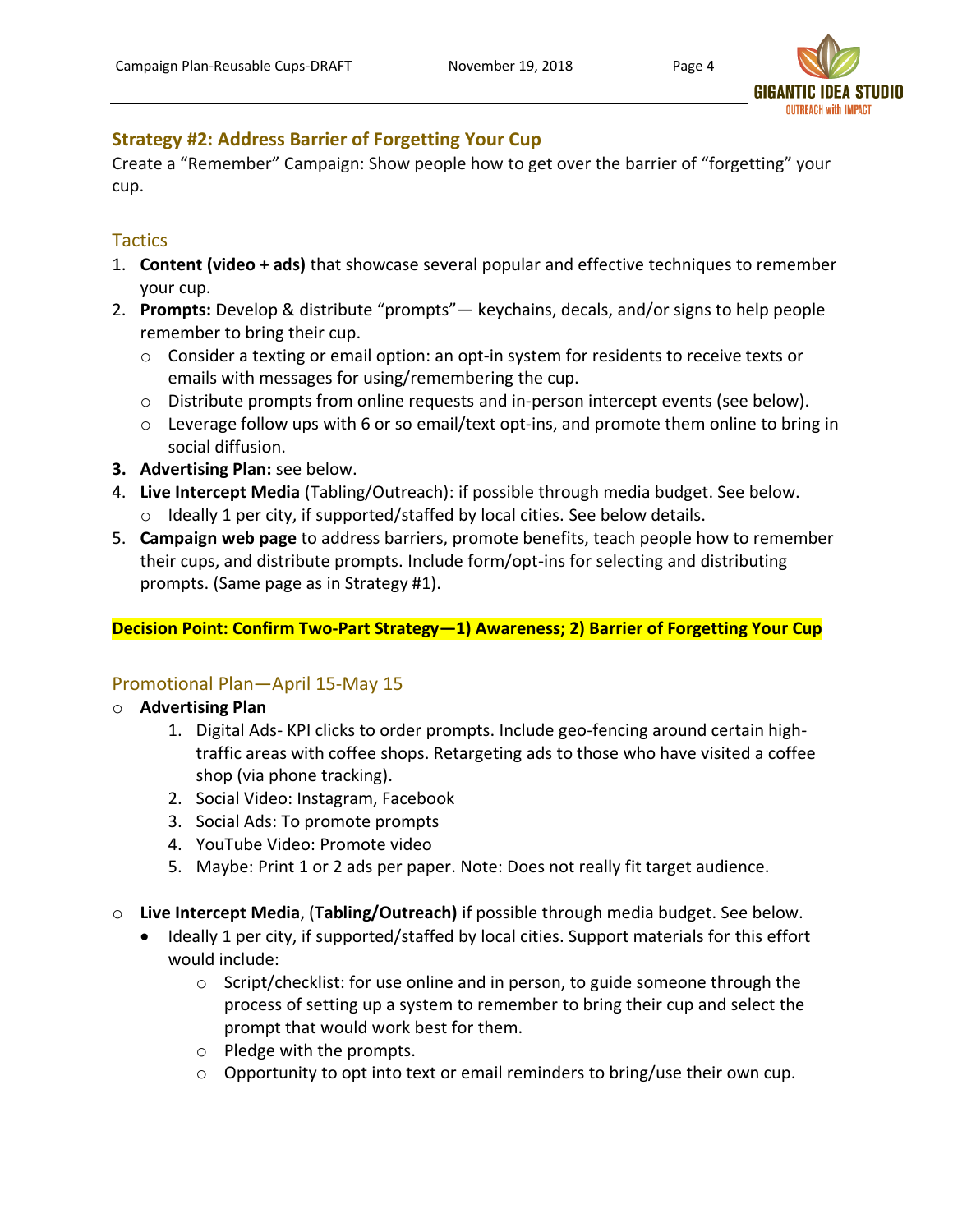

**OUTREACH with IMPACT** 

#### **Measurement**

- Online engagements
- Web page views
- Completed forms/signups/pledges
- Comments
- Attendees at Events/Conversations
- Giveaways distributed

#### **Decision Point:**

**Live intercept media: able to be covered under media budget? Are cities willing to staff tabling events?** 

## Campaign Schedule

| <b>Nov</b>   | Dec.     | Jan                     | Feb                | Mar                | Apr               | May               | June              |
|--------------|----------|-------------------------|--------------------|--------------------|-------------------|-------------------|-------------------|
| Plan:        | Plan:    | Development:            | <b>Production:</b> | <b>Production:</b> | Launch:           | End:              | <b>Reporting:</b> |
| <b>Draft</b> | Approved | Web content             | <b>Filming</b>     | Ad Design          | Approx.           | Approx:           | Contract          |
|              |          |                         |                    |                    | <b>April 1-15</b> | <b>May 15</b>     | ends              |
|              |          | Prompts,                | Web                | Video              |                   |                   | <b>June 30</b>    |
|              |          | distribution            | content live       | Editing            | <b>Digital</b>    | Digital           |                   |
|              |          | process                 | & tested           |                    |                   |                   |                   |
|              |          |                         |                    | Creative           | Print             | <b>Tracking</b>   |                   |
|              |          | Event planning          | Prompts            | Final              |                   |                   |                   |
|              |          |                         | production         | Approval           | <b>Tracking</b>   | <b>Distribute</b> |                   |
|              |          | Concepts,               |                    |                    |                   | prompts           |                   |
|              |          | Scripts, Web            | <b>Events Plan</b> |                    | Distribute        |                   |                   |
|              |          | content,                | <b>Approved</b>    |                    | prompts           | Events            |                   |
|              |          | <b>Prompt selection</b> |                    |                    |                   |                   |                   |
|              |          | Approved                |                    |                    | Events            |                   |                   |